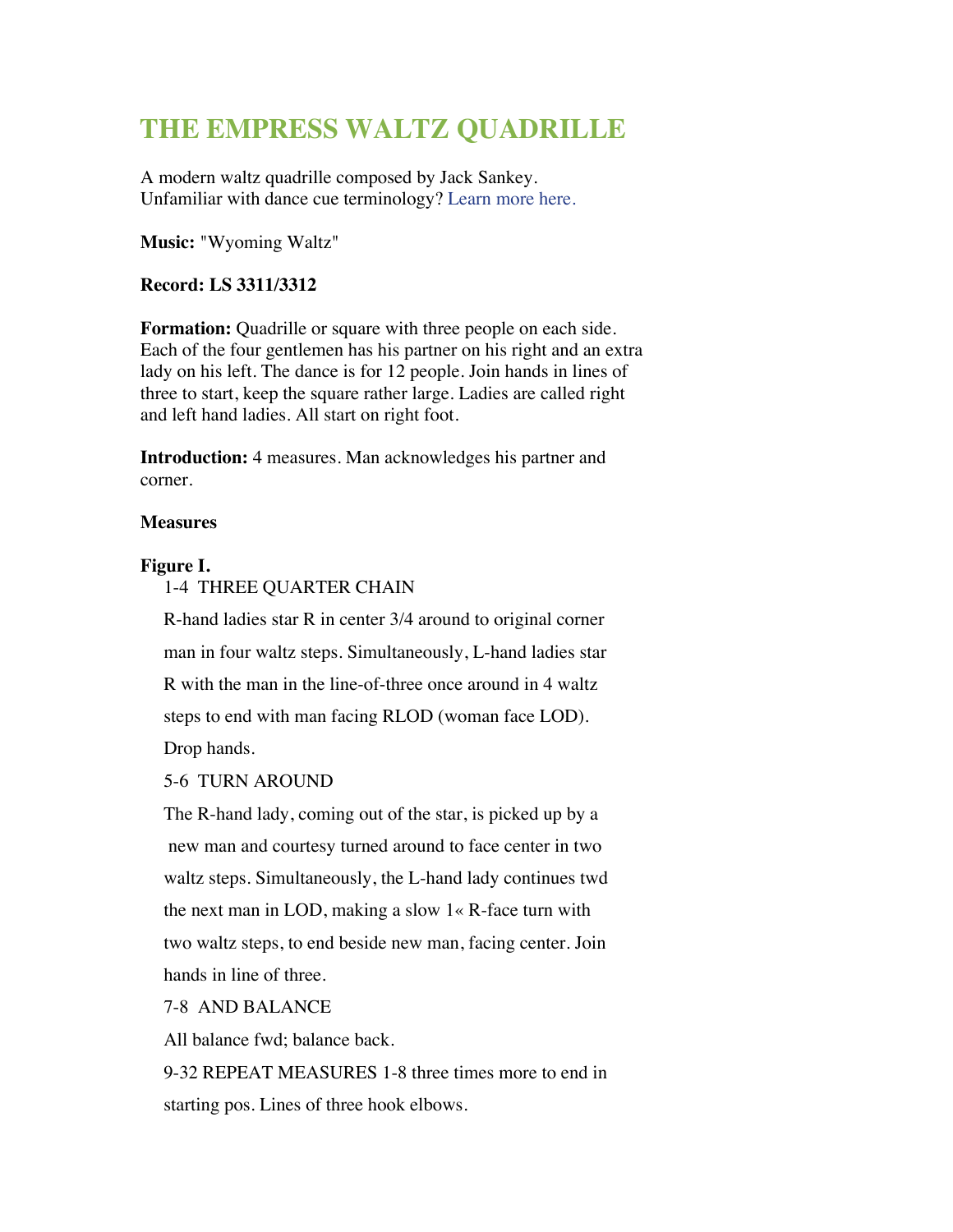#### **Figure II.**

#### 1-4 STAR PROMENADE

Lines of three pivot R-face and turn the L-hand lady into a L-hand star with the other lines of three using step, step, close; step, touch, ; move fwd in LOD in star formation with 6 steps.

5-8 Turn the R-hand lady into a R-hand star formation using six steps; backup in the star formation in six steps.

9-12 Turn the L-hand lady into a L-hand star formation using six steps; move fwd in LOD in star formation with six steps.

13-16 Turn into original places with six steps; all balance fwd; balance back.

#### **Figure III.**

1-4 FIGURE EIGHT (or "Hey")

Men turn R-hand lady with the R hand around using six steps simultaneously the L-hand lady makes a solo R-face turn using six steps; then man turns the L-hand lady with the L-hand around in six steps simultaneously the R-hand lady makes a solo R-face turn in six steps. Reform lines of three quickly with hands joined and face center.

5-8 WALTZ FORWARD AND BACK

All take one waltz step into the center; step, touch, ; waltz bwd to place; step, touch,

9-12 FIGURE EIGHT, repeat measures 1-4

13-16 BALANCE FORWARD AND BACK AND LADIES CHANGE PLACES

With hands joined in lines of three, balance fwd (step, touch, ;) balance back (step, touch, ;) ladies now exchange places with each other using six steps and passing in front of men and left shoulders with each other. Man